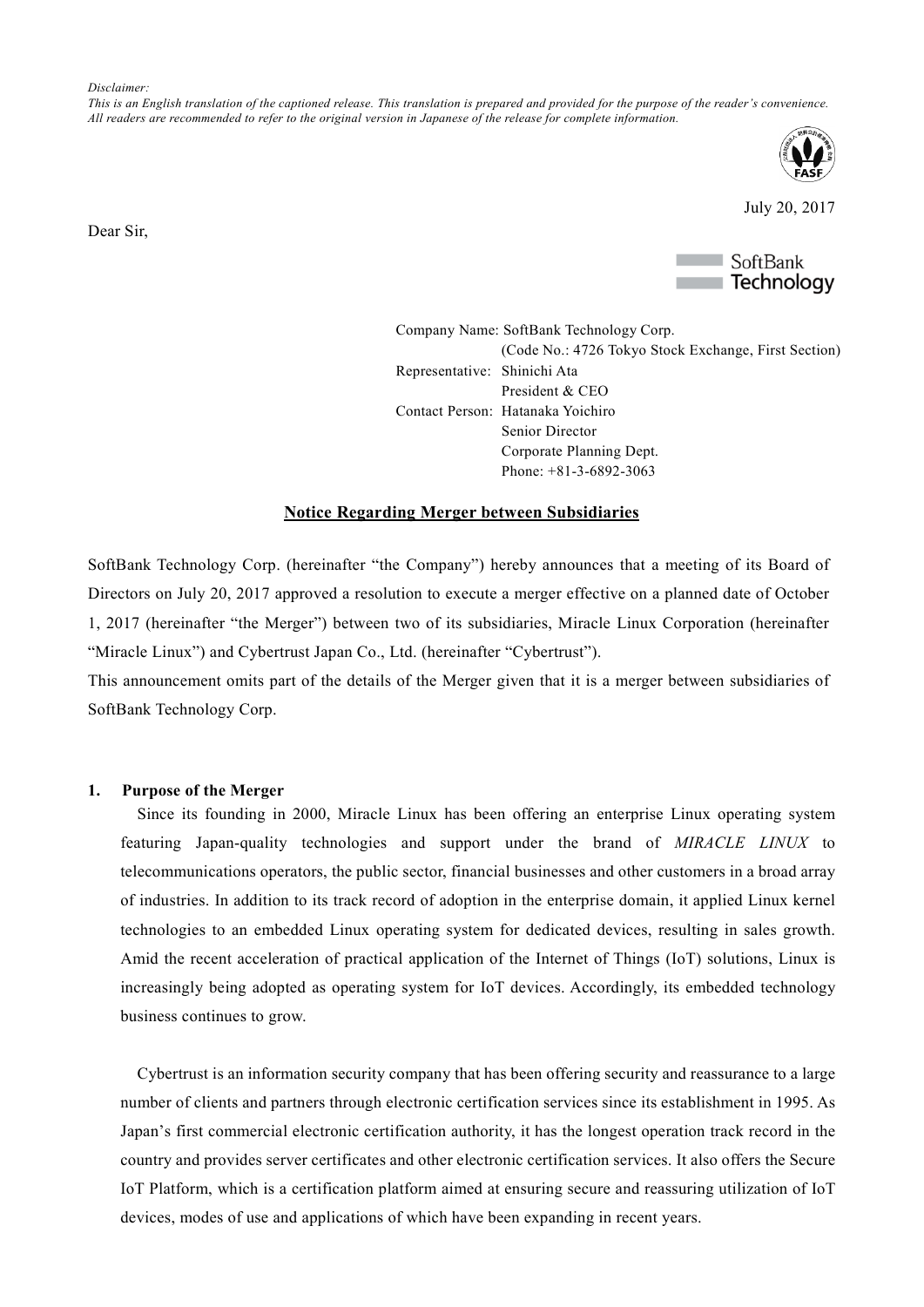The new company resulting from the Merger will integrate Miracle Linux's embedded technologies with Cybertrust's security technologies to run a globally accepted IoT business that defines the Secure IoT Platform as a pillar of its growth strategy.

The brand names of existing businesses of the two companies concerned will be maintained. *MIRACLE LINUX* and Cybertrust's server certification *SureServer* and all other services will continue to be provided.

# **2. Summary of the Merger**

(1) Merger timeline

| Resolution of the Board of Directors for the Merger     |                           |
|---------------------------------------------------------|---------------------------|
| (The Company)                                           | July 20, 2017             |
| Resolution of the Board of Directors for the Merger and |                           |
| execution of the Merger agreement                       | July 20, 2017             |
| (Companies subject to the Merger)                       |                           |
| Public notice of the Merger                             |                           |
| (Companies subject to the Merger)                       | August 21, 2017 (planned) |
| Approval of the General Meeting of Shareholders for the |                           |
| Merger                                                  | August 15, 2017 (planned) |
| (Two companies concerned)                               |                           |
| Date of the Merger (the effective date)                 | October 1, 2017 (planned) |
|                                                         |                           |

## (2) Method of the Merger

The Merger will be an absorption-type merger in which Miracle Linux will be the surviving company. The company resulting from the Merger will change its name into Cybertrust Japan Co., Ltd.

## (3) Allotment of shares upon the Merger

|                                                       | Miracle Linux Corporation   Cybertrust Japan Co., Ltd.<br>(Surviving company) | (Disappearing company) |
|-------------------------------------------------------|-------------------------------------------------------------------------------|------------------------|
| Allotment of shares upon the Merger<br>(merger ratio) |                                                                               | 0.30577                |

(4) Treatment of share options and bonds with share options of the disappearing company Not applicable

## **3. Outline of the Companies Subject to the Merger**

|                    | Surviving company                                                                                                                                                                                               | Disappearing company                                                  |  |
|--------------------|-----------------------------------------------------------------------------------------------------------------------------------------------------------------------------------------------------------------|-----------------------------------------------------------------------|--|
| (1) Company Name   | Miracle Linux Corporation                                                                                                                                                                                       | Cybertrust Japan Co., Ltd.                                            |  |
| (2) Address        | Shinjuku-ku, Tokyo                                                                                                                                                                                              | Minato-ku, Tokyo                                                      |  |
| (3) Representative | Tatsuo Ito, President and CEO                                                                                                                                                                                   | Yasutoshi Magara, President and CEO                                   |  |
| (4) Business       | Development of Linux operating<br>systems, development of software for<br>enterprises on the basis of open source<br>software (OSS), embedded Linux<br>related business, and support and<br>consulting business | Certification services business<br>and<br>security solutions business |  |
| $(5)$ Capital      | million yen                                                                                                                                                                                                     | 100 million yen                                                       |  |